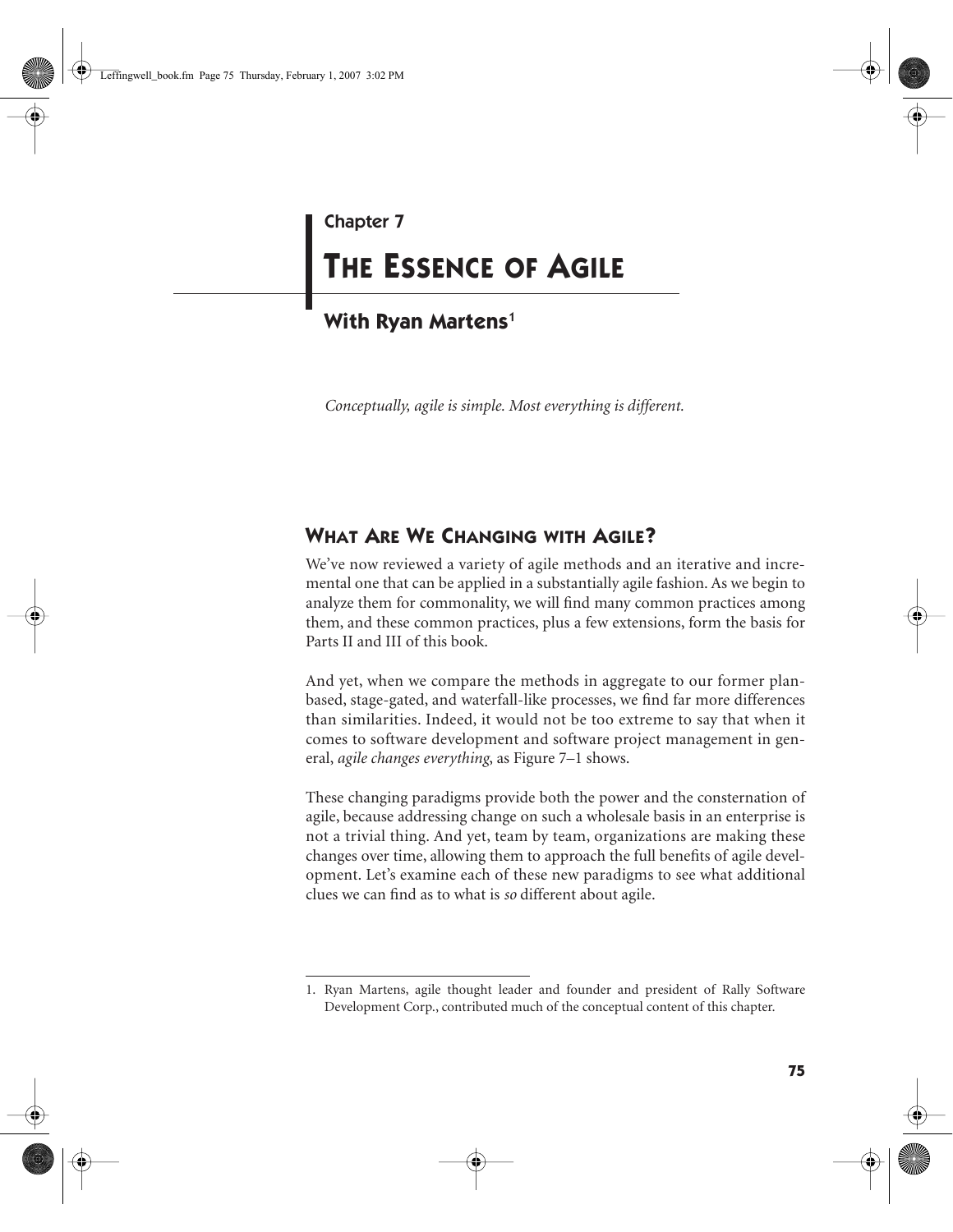| <b>Process</b>          | Waterfall                  | <b>Iterative and</b> | Agile                    |
|-------------------------|----------------------------|----------------------|--------------------------|
|                         | <b>Development</b>         | <b>Incremental</b>   | <b>Development</b>       |
| Measure                 | Conformance                |                      | Response to change,      |
| of Success              | to plan                    |                      | working code             |
| Management              | Command and                |                      | Leadership/              |
| <b>Culture</b>          | control                    |                      | collaborative            |
| <b>Requirements</b>     | Big and                    |                      | Continuous/emergent/     |
| and Design              | up front                   |                      | just-in-time             |
| Coding and              | Code all features in       |                      | Code and unit test,      |
| Implementation          | parallel/test later        |                      | deliver serially         |
| <b>Test and Quality</b> | Big, planned/              |                      | Continuous/concurrent/   |
| <b>Assurance</b>        | test late                  |                      | test early               |
| Planning and            | PERT/detailed/fix scope,   |                      | Two-level plan/fix date, |
| <b>Scheduling</b>       | estimate time and resource |                      | estimate scope           |

**Figure 7–1** Changing paradigms in agile

## New Measures of Success

The basic measures of success are different in agile. Teams and organizations evolve from *conformance to plan*<sup>2</sup> to the *ability to respond to change*.

| Measure<br>of Success | Conformance<br>to plan                                                                     | Response to change,<br>working code                                                             |
|-----------------------|--------------------------------------------------------------------------------------------|-------------------------------------------------------------------------------------------------|
|                       | Work breakdown structure<br>Single, detailed, complete plan                                | Feature breakdown<br>Two-level plan                                                             |
|                       | Serial functions<br>Follow the plan<br>Procedural stage gates<br>Documents models, reviews | <b>Parallel functions</b><br>Adapt to changing facts<br>Time boxes, inspections<br>Working code |

<sup>2.</sup> Agile thought leader, Jim Highsmith, notes that he has seen so many good teams trying to understand why they were not on plan, and faulting themselves, that he eventually came to the conclusion that the *plan*, and not the *team*, was the problem.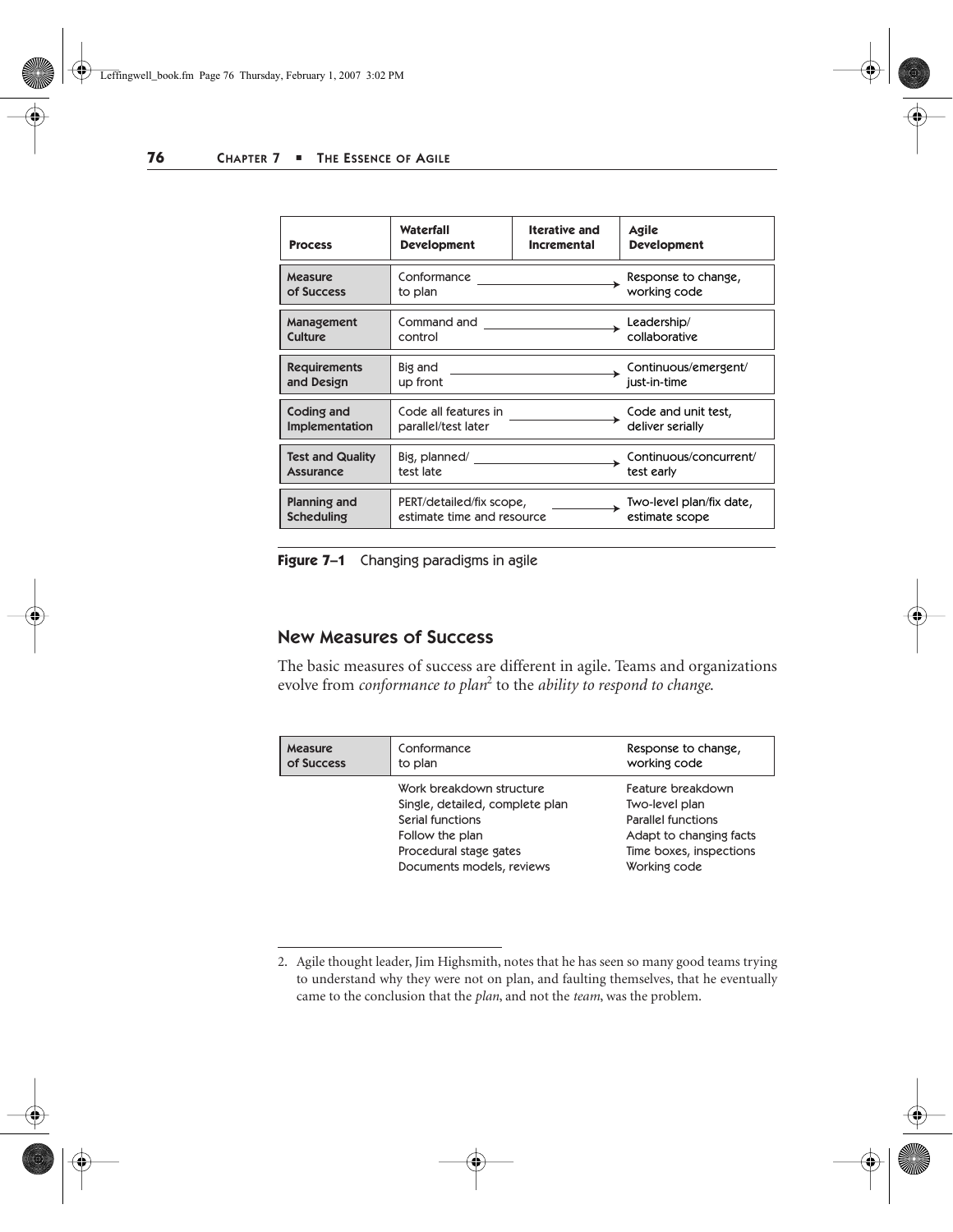This transition involves moving from traditional work breakdown structures to a "value-delivery focus" by implementing stories and requirements on a prioritized basis. Procedural and documentation stage gates are replaced with success measures based on working, tested, and demonstrated code. The *plan* is fluid and flexible; the *actual* is the best that can be achieved under the facts present at the time. More importantly, the *actual* is potentially *shippable*.

#### Different Management Culture

In many ways, agile turns the traditional approach to software management upside down.

| Management<br><b>Culture</b> | Command and<br>control                                                   | Leadership/<br>collaborative                      |
|------------------------------|--------------------------------------------------------------------------|---------------------------------------------------|
|                              | Management defines dates and scope<br>Management dictates implementation | <b>Teams bid stories</b><br>Team selects approach |
|                              | Culture of sign-offs                                                     | Shared learning                                   |
|                              | Protect the scope                                                        | Protect the date                                  |
|                              | Demonstrate at end                                                       | Demonstrate always                                |
|                              | Weekly status meetings                                                   | Daily stand-up meeting                            |

Traditionally, management fixed scope, dates, and resources and set the technical direction for the team. Management was also responsible for the team's performance. In agile, the table is turned. Management sets direction; the teams bid the work and figure out how to accomplish as much of the work as possible in the time frame given. The team self-organizes as necessary to meet the objectives. The team makes the technical decisions and corrects them on the fly as necessary.

Management's job is to eliminate impediments within the organization and trust the team to meet the objectives (this trust is reinforced daily with visibility of progress and the presence of working, integrated code). In turn, the team is fully accountable for the deliverable and is responsible for meeting the dates and delivering the requisite quality. Team empowerment and team accountability are two sides of the same agile coin.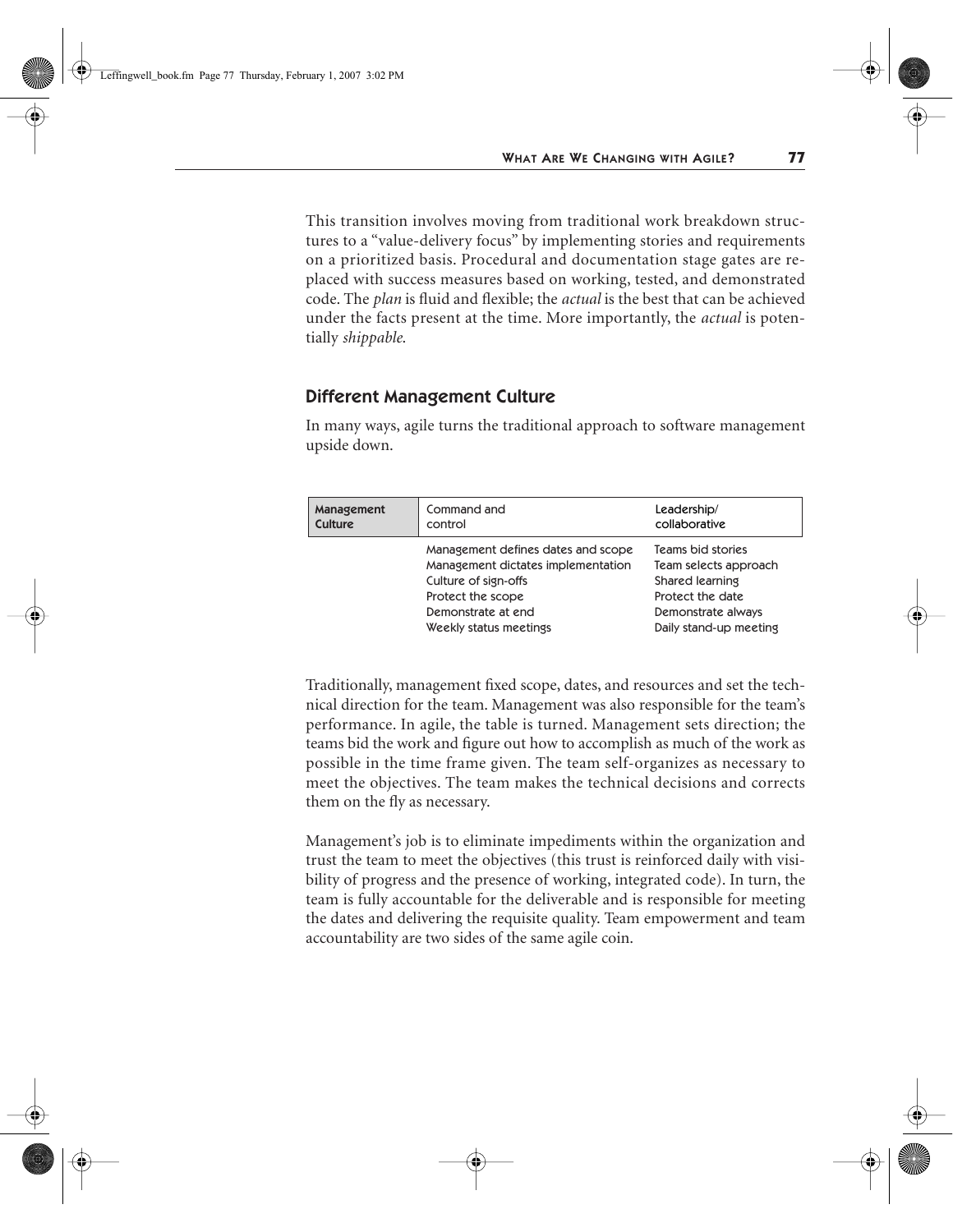## Different Approach to Requirements, Architecture, and Design

Our strategies for how to approach requirements, architecture, and design evolve as well.

| <b>Requirements</b> | Big and                                                                                                                                  | Continuous/emergent/                                                                                                                      |
|---------------------|------------------------------------------------------------------------------------------------------------------------------------------|-------------------------------------------------------------------------------------------------------------------------------------------|
| and Design          | up front                                                                                                                                 | just-in-time                                                                                                                              |
|                     | Marketing requirements up front<br>Software specification up front<br>Models and plans<br>Big design up front<br>Architecture is planned | Vision and backlog<br>Just-in-time elaboration<br><b>Build in increments</b><br>LRM <sup>3</sup> design decisions<br>Architecture emerges |

Instead of investing months in building detailed software requirements specifications, architectural models, and even prototypes, teams focus on delivering early, value-added stories into an integrated baseline. Early delivery serves to test the requirements and architectural assumptions, and it drives risk out by proving or disproving assumptions about integration of features and components. If it doesn't work, the team refactors the code until it does, allowing for constant user feedback and visibility along the way.

No longer do management and the user community wait breathlessly for months, hoping that the team is building the right thing. At worst, the next checkpoint is only a week or so away, and with a little luck and foresight, users may be able to deploy or at least evaluate even the earliest iterations in their own working environment.

#### Revised Coding and Implementation Practices

Coding is different too. Instead of the developers working on all the functionality in parallel with a big bang at the end, the whole team "swarms" over the earliest and highest priorities first.

<sup>3.</sup> Last Responsible Moment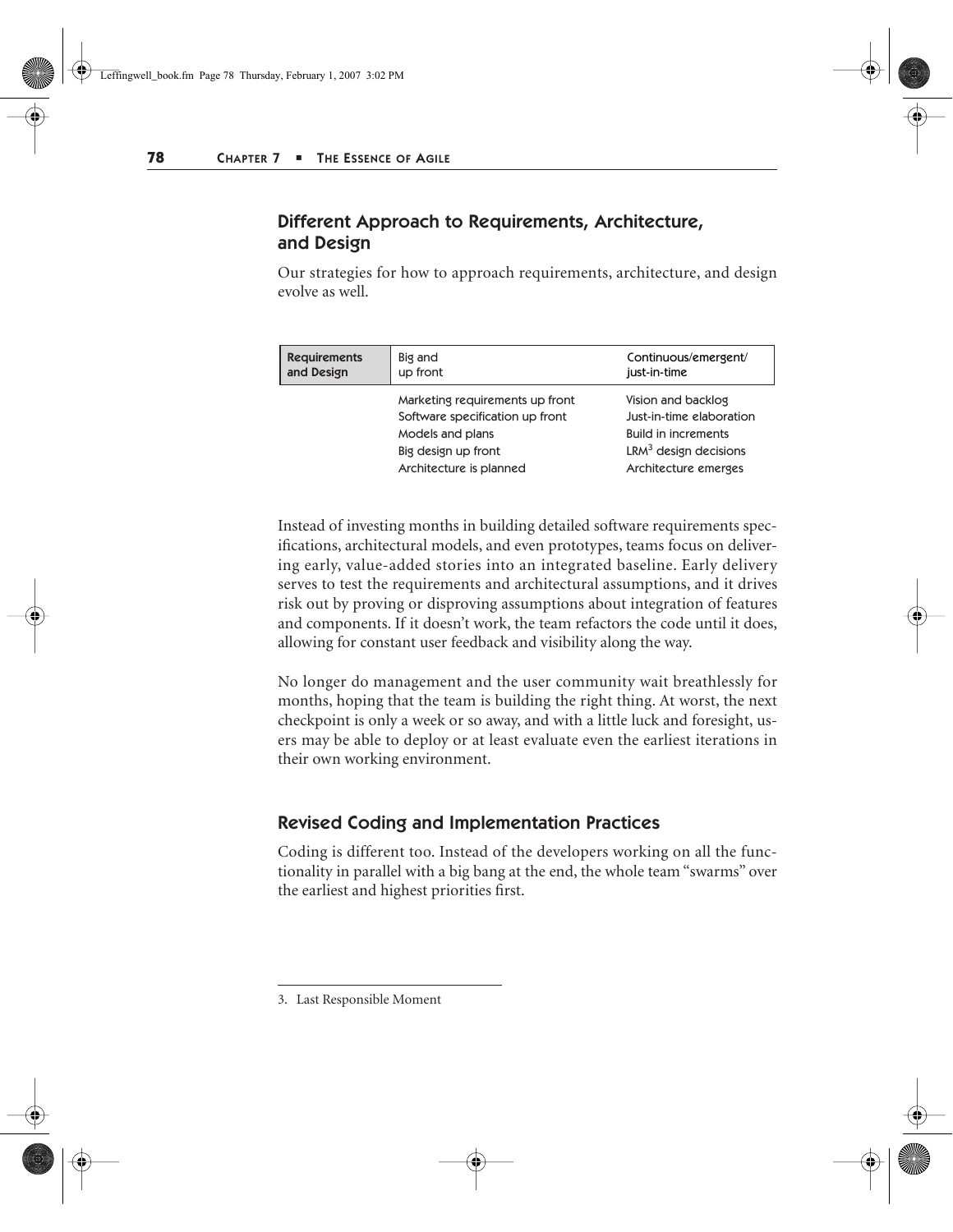| Coding and<br>Implementation | Code all features in<br>parallel/test later | Code and unit test,<br>deliver serially |
|------------------------------|---------------------------------------------|-----------------------------------------|
|                              | <b>Build in parallel</b>                    | <b>Build serially</b>                   |
|                              | Integrate late                              | Integrate continuously                  |
|                              | Hand off to test                            | Partner with test                       |
|                              | Demonstrate at end                          | Demonstrate always                      |
|                              | Individual code responsibility              | Shared code ownership                   |
|                              | Never miss dev. complete date               | Never break the build                   |
|                              | Test code later                             | Code unit test first                    |

Integration is continuous. Testing is not deferred; it is done first (XP or TDD) or concurrently with the development of the code. Pairing is routine. Conversation is continuous. There is only one kind of code that results: tested, working, integrated code. Feedback is immediate and continuous. All team members know where they are every day and what they need to do that day to meet the goals of the iteration.

#### Changes to Test and Quality Assurance Practices

The testing and QA organizations are in for big changes as well.

| <b>Test and Quality</b><br>Assurance | Big, planned/<br>test late    | Continuous/concurrent/<br>test fast |
|--------------------------------------|-------------------------------|-------------------------------------|
|                                      | Contract with customer        | Partner with customer               |
|                                      | Big test plan sign off        | LRM testing decisions               |
|                                      | Testing at the end            | Test from the beginning             |
|                                      | QA is responsibility for test | Everyone is responsible             |
|                                      | Testers write all the tests   | Everyone writes tests               |
|                                      | Testing squeezed              | Low features squeezed               |
|                                      | Big stand-alone test teams    | Integrated with dev                 |
|                                      | Automate tests later          | Automate tests now                  |

The impact on the testing organization is substantial. Often, entire QA and test organizations are refactored (largely disbanded as a separate organization) and instead dispatched to become part of individual component or feature teams. Testing is no longer a lifecycle phase; it is a continuous activity. No longer do testers test large blocks of untested code; rather, they tests *systems* that include new code that has already been unit- and acceptance-tested. Development of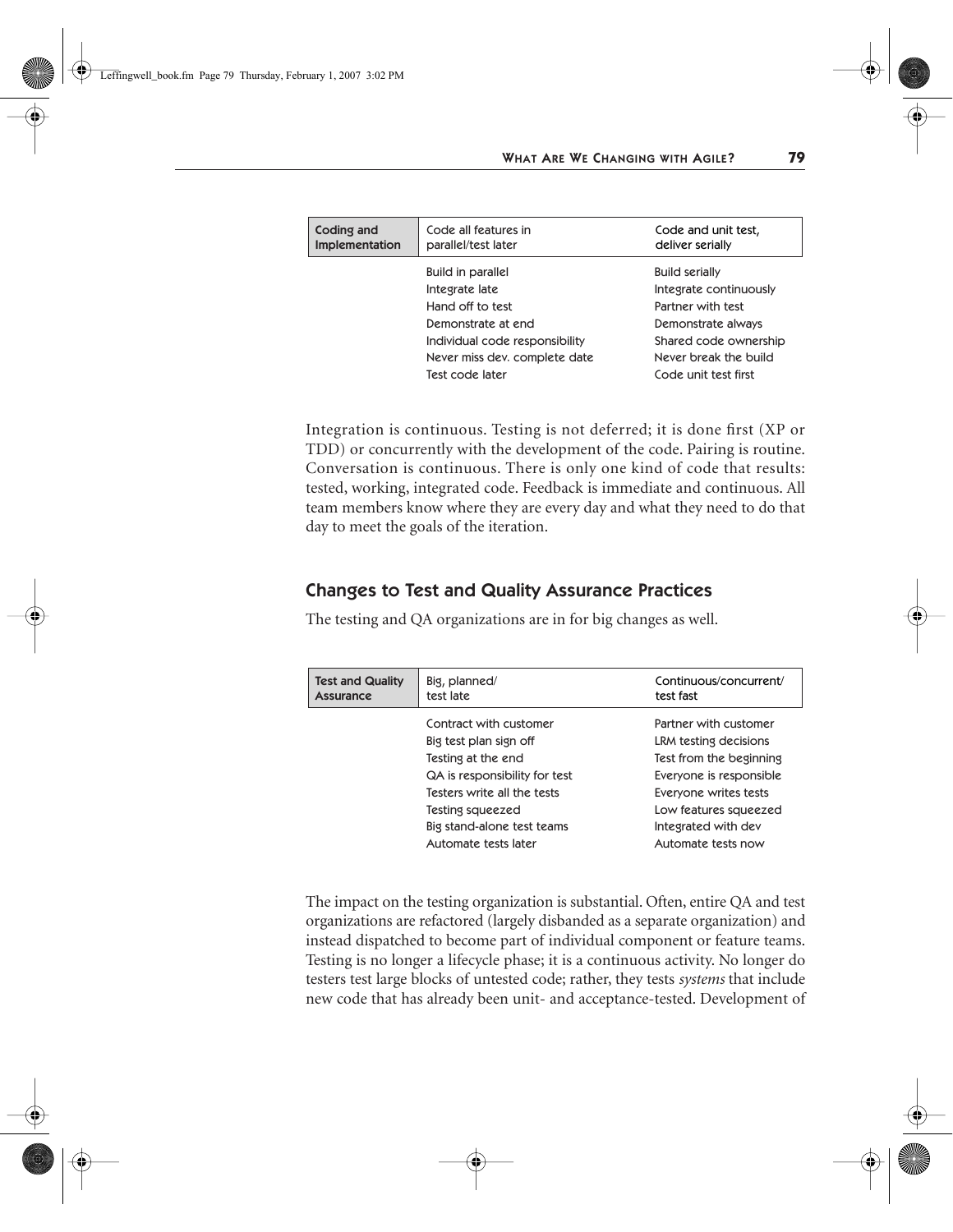testing automation is the rule rather than the exception. Testing skill levels increase as testers participate in design decisions and test automation development. Programmers' skills increase as they understand how to write code that is straightforward enough to be tested. QA personnel do real QA instead of managing legions of manual testers.

#### New Ways of Planning and Scheduling

Planning and scheduling change too.

| <b>Planning and</b> | PERT/detailed/fix scope,                                                                                                              | Two-level plan/fix date,                                                                                            |
|---------------------|---------------------------------------------------------------------------------------------------------------------------------------|---------------------------------------------------------------------------------------------------------------------|
| Scheduling          | estimate time and resource                                                                                                            | estimate scope                                                                                                      |
|                     | Detailed planning early<br>Measures on intermediate deliverables<br>Protect the scope<br>Demonstrate at end<br>Weekly status meetings | Detailed planning JIT<br>Measures based on code<br>Protect the date<br>Demonstrate always<br>Daily stand-up meeting |

But contrary to rumor, planning does not disappear in agile; indeed, it is quite intense and it reappears at two levels: gross-level plans for releases and fine-grained plans for iterations. Planning doesn't happen just once, and upfront planning happens at every release and every iteration boundary. Planning is no longer lumpy and ad hoc—it is systematic and routine.

Planning is greatly simplified because the dates are always known in advance, and the teams, with the product owner driving, are responsible for determining priorities. Tracking is simpler too, because daily status meetings and frequent demonstrations illustrate progress. No longer is there a separation between plan and actual. Managers don't worry about interdependent events, such as who has a vacation this week—teams do.

#### The Biggest Change: Scope versus Schedule—Schedule Wins!

As we learned in DSDM, perhaps the biggest change of all is that, in the battle of date versus scope, *the date always wins.* That is, iteration length (or periodic release date at the release level) is determining scope instead of scope determining the length of a development cycle. In plan-driven methods, scope determined time, and two variables (scope and time) varied with every planning cycle and every significant change. Since agile methods fix the time and let that define scope, only one variable remains (the scope of what gets built). This frees the team to organize as necessary and to remain constantly focused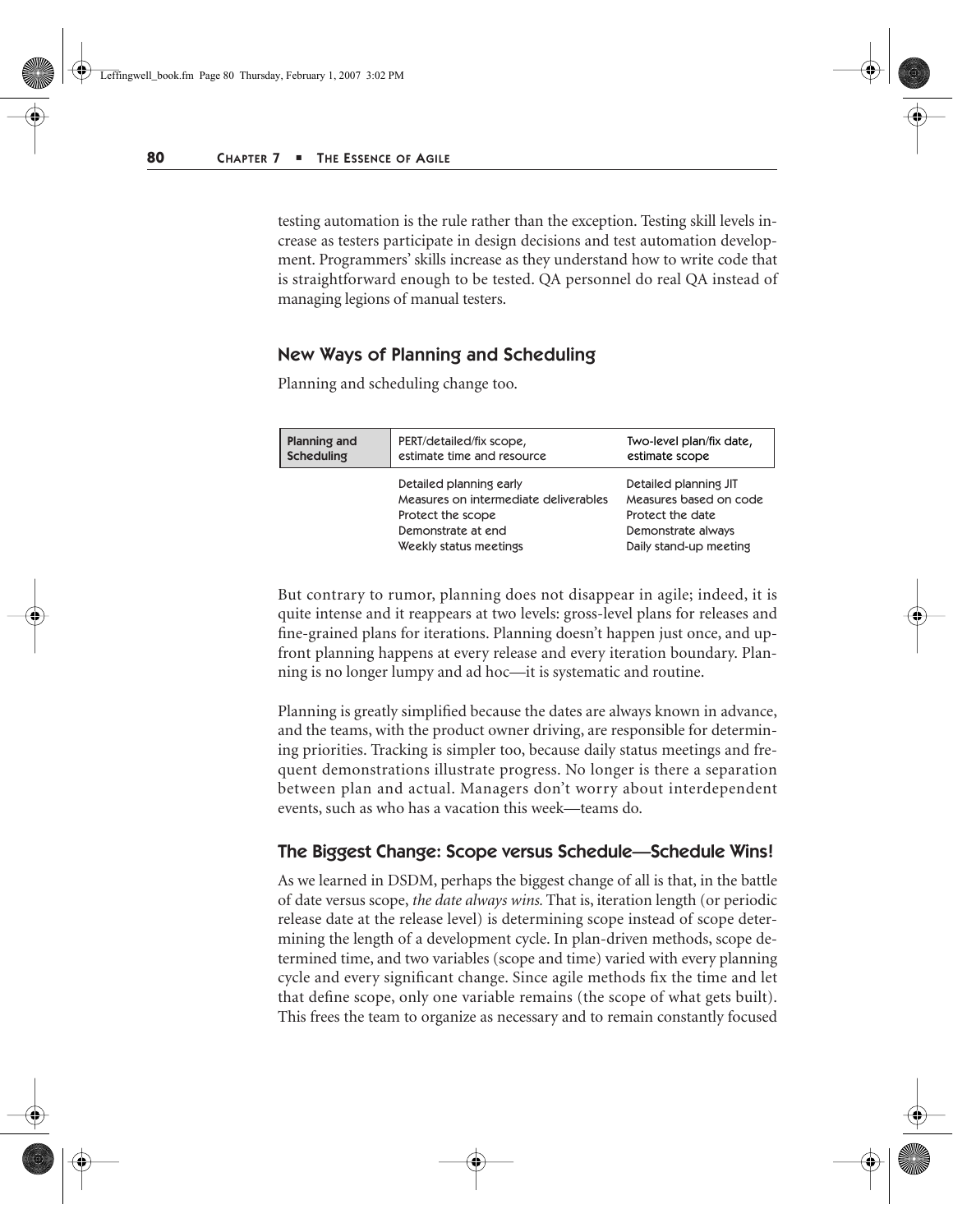on what can be accomplished by the date. And since the scope is always prioritized, team members can be assured that they will deliver the best possible solution in the time available, as the DSDM pyramid in Figure 7–2 illustrates.



**Figure 7–2** Plan-driven (traditional) versus value-driven (agile) methods

If for some reason, the delivered result lacks sufficient functionality to be "above the bar" (which can only be determined by the users when they have a system to evaluate), have no fear because the next iteration is only a week away, and the next release will be available only a month or two thereafter.

# **THE HEARTBEAT OF AGILE: WORKING CODE IN A SHORT TIME BOX**

So much for the differences in plan-based and agile development methods! It's time now to move toward what is *common* among the methods themselves so we can start to distill common practices to apply at scale.

As we do so, we discover that all agile methods have one thing *big* thing in common, and that may well be the quintessential difference between agile methods and the waterfall. That is, *all development proceeds by creating small chunks of working code in a time box* (fixed date.) This new skill is the heartbeat of agile, and when teams master this skill, many other things agile will fall naturally into place. Figure 7–3 illustrates this simple "process model within a process model."

Figure 7–3 illustrates that stories are pulled from a backlog in order of the "next most important thing to do for the customer." Each item is defined/ built/tested in a fast, concurrent loop. We use define/build/test as a verb to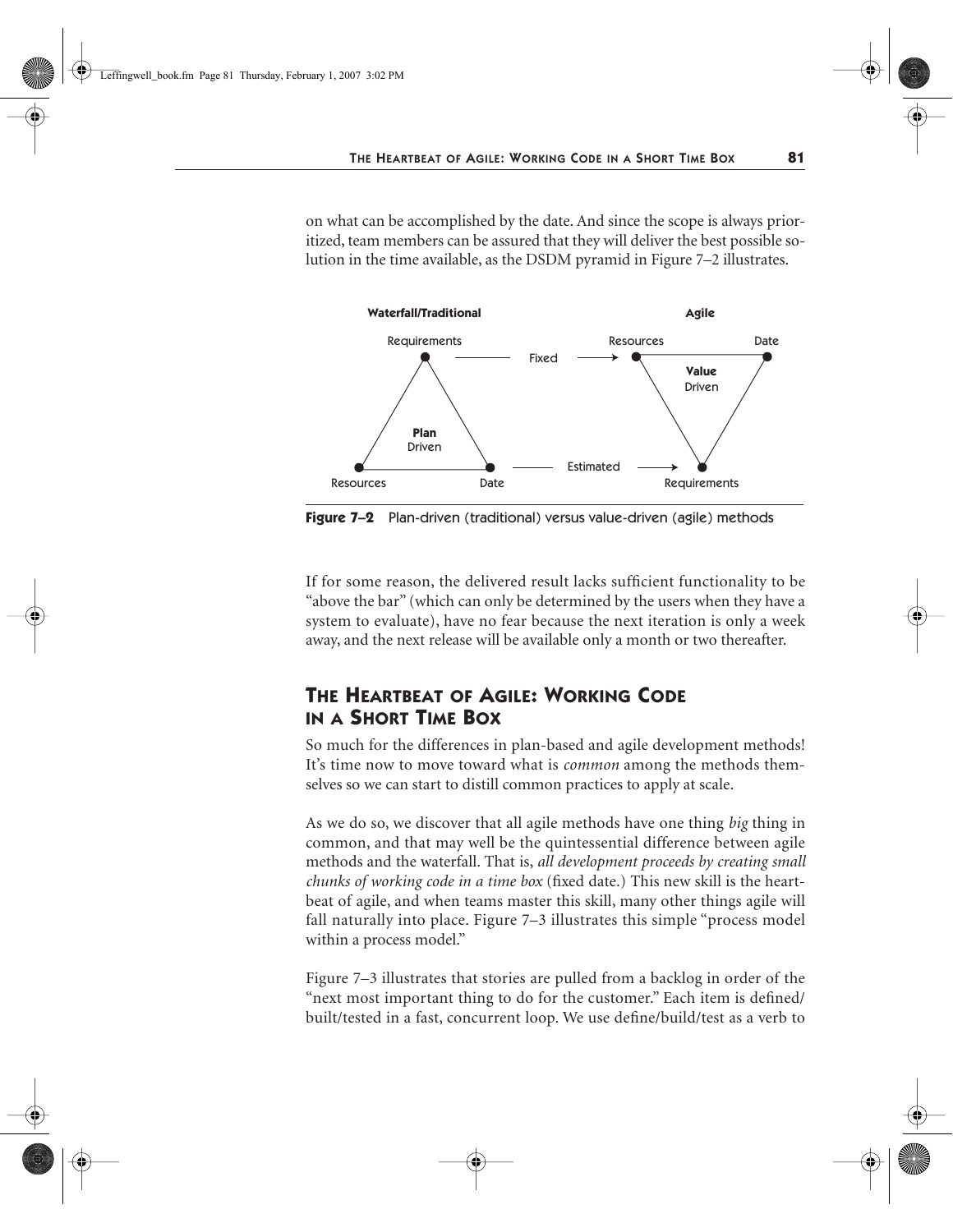

**Figure 7–3** The heartbeat of agile, working code in a time box

illustrate that this operation is atomic; one part can't be done without the other.

Within the time box, each item is evaluated for acceptance, and when it passes the test, another story is pulled from the backlog. If it fails, it is reworked, *on the spot*, until it passes the test. Of course, in order to accomplish this, all the resources necessary to define it, build it, and test it must be continuously present on the team (Chapter 9).

Even then, there are two key elements to this simple process statement, each of which represents a paradigm shift for the new agile team.

#### 1. Working in a Time Box

In a well-disciplined agile process, everything is time-boxed.

*The mechanism for handling flexibility of requirements in DSDM is the time box.* 

—DSDM [2006]

*This time-boxing establishes a rhythm for the development organization that becomes the drum beat that synchronizes the activities of all participants. Like a manufacturing schedule, it is repetitive, predicable, and reliable, and all software production and delivery rotates around this cycle. The most important benefit is that time-boxing introduces a near-term milestone that forces both the team and code lines to converge and actually deliver working software at regular intervals.* 

—Leffingwell and Muirhead [2004]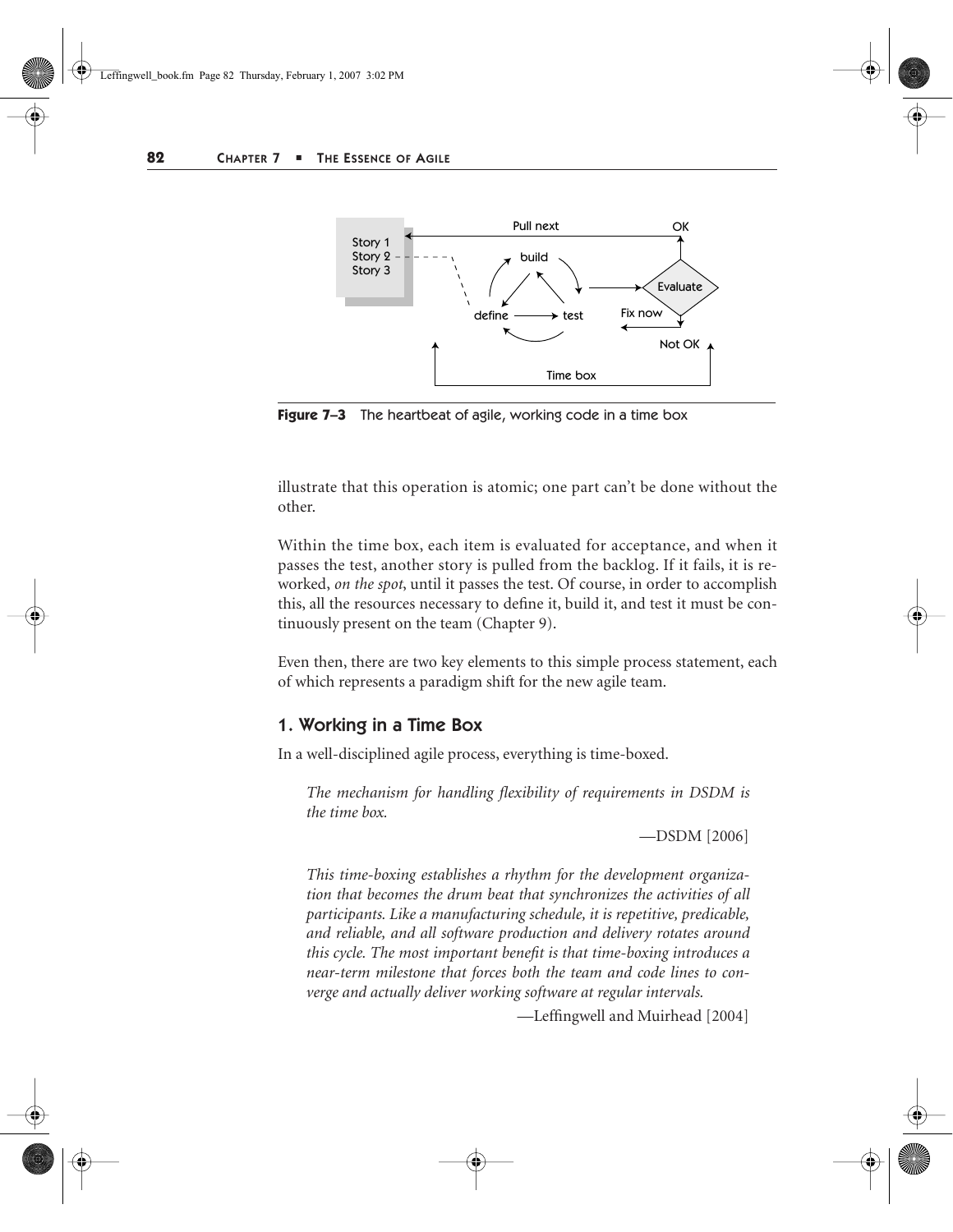**Iterations Are Time-Boxed** Iterations are timeboxed, and they may be as short as one week or, more typically, two weeks, but rarely longer. (Learning to accomplish this art is the subject of Chapter 10.)

**Releases Are Time-Boxed** Releases are time-boxed too. Release dates are known in advance, and scope, not quality or resources or schedule, is adjusted to assure the team meets the commitment of the date.

**Meetings Are Time-Boxed** Meetings are also time-boxed. Release planning, iteration planning, iteration retrospectives, iteration demos, and daily standups are all time-boxed, thereby instilling discipline in the team and constantly communicating that *time matters*. This discipline also helps every team member meet his or her commitments by knowing in advance how much time can be committed to any specific overhead activity.

*When we started with agile, I was concerned it might be a less disciplined method for development. In reality, it's more disciplined and provides more accountability.*

—Paul Beavers, Director, BMC R&D

#### 2. Developing in Small, Bite-Sized Chunks

*The feature (story) should be small enough that it can be done in a few days.*

—Poppendieck and Poppendieck [2003]

*I like to break stories into tasks that individuals take responsibility for and estimate. I think ownership of tasks goes a long way towards satisfying the human need for ownership.* 

—Beck [2005]

Agile, in general, and XP, in particular, takes incrementalism to the extreme. Work is divided into stories and tasks. Stories represent "pliable" requirements (or at least the need for a discussion about a requirement); tasks are added to define the specific work that each team member must do to implement the story. The granularity of stories typically represents no more than a few days' work. The granularity of tasks is on the order of less than a day. For those applying use cases, significant use cases may be implemented as granularly as one scenario at a time or by picking any other logical and cohesive piece (such as a single step) of the use case that can be done in an iteration. There are a variety of reasons for doing this, and each represents a key element of agile.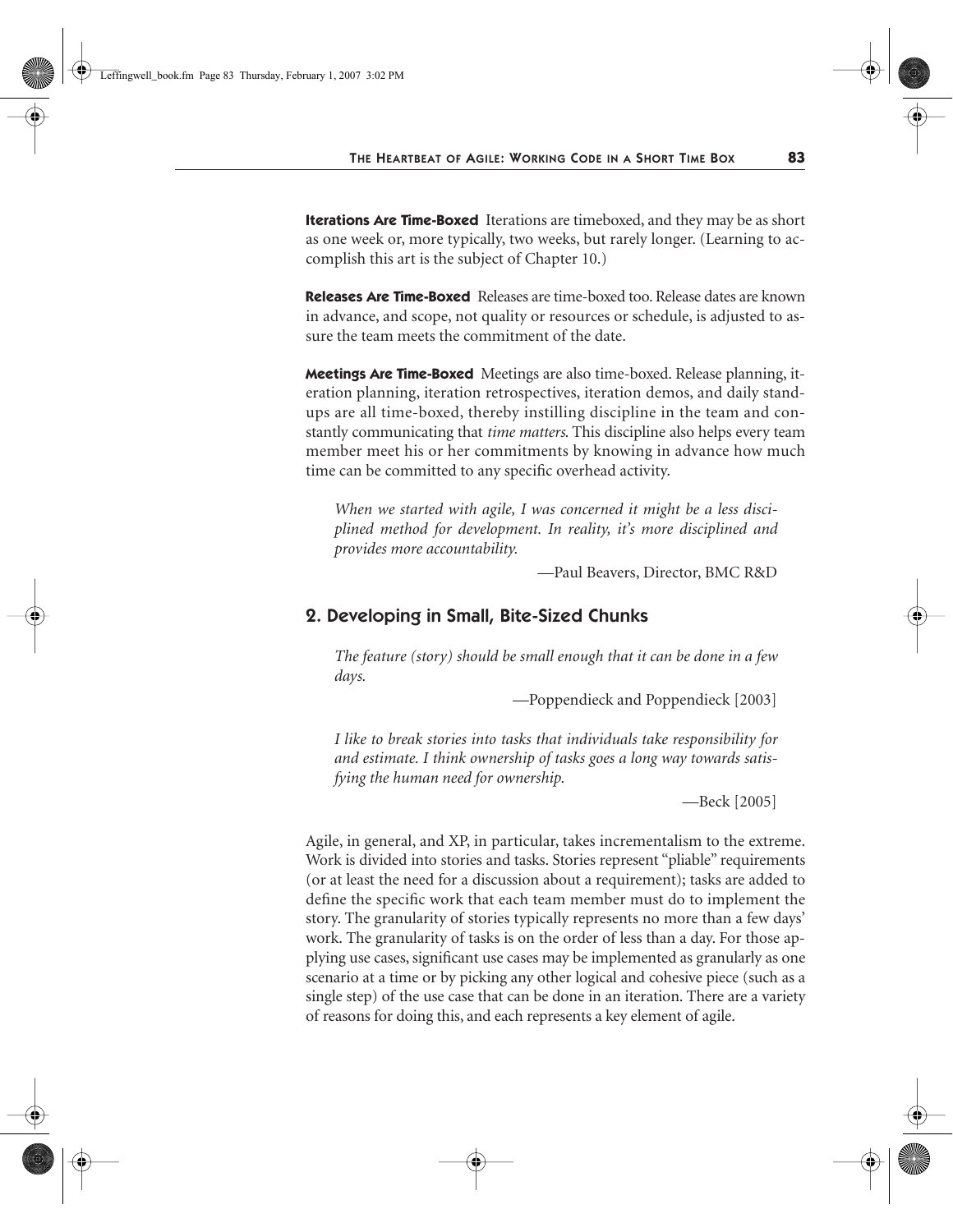**Small Chunks Can Be Estimated and Tracked** The size of the chunks of work that are scheduled into the iteration has a dramatic effect on the visibility of their status. If one large chunk of work is scheduled into an iteration, then by implication, the entire iteration will be devoted to working toward finishing that one chunk, and the chunk of work can't possibly be completed until the end. Gauging progress is a matter of guessing the "percentage complete" of the monolithic chunk. It is also difficult to get the testing group involved early in the iteration when all of the work is delivered in a very large chunk at the end.

If we instead break the monolithic chunk of work into smaller pieces, we can then consider the status of the smaller pieces individually and we no longer have to wait until the end of the iteration to see a chunk of work transition from a state of "in progress" to "complete." Instead, all along the way, smaller chunks of work are transitioning from "planned" to "in progress" to "complete" states as developers take responsibility for, work on, and then deliver each small chunk.

This breakdown gives us a more fine-grained means to track the progress of the iteration. We suddenly can understand whether any particular chunk of work is blocked, ready to be tested, completed ahead of schedule, or perhaps unlikely to be worked on at all. We also have the ability to deliver the smaller pieces to the testing group *during* the iteration.

**Small Chunks Foster Ownership and Accountability** Working in small chunks fosters ownership and accountability on the part of the team. After, all if chunk A is to be delivered in less than a week, the team had better be very certain of which team members are going to define/build/test it!

**Small Chunks Divide Big Jobs into Doable, Smaller Pieces** On systems of scale, complexity reigns. Imagine the challenge of coordinating 300 people to build a new system, the likes of which have never been seen on the market. In traditional development models, the problem can appear overwhelming, and no amount of planning can possibly flesh out all the details. In addition, for very large jobs, job satisfaction for the team is often deferred until the end. And as we have seen with our analysis of what *doesn't* work, even the ending can be pretty unpleasant at times. In such a case, job satisfaction can be entirely missing from the employment equation!

With agile, progress and job satisfaction are constant, frequent, and in real time. The next opportunity to show your wares to a customer, peer, or other stakeholder is at most a week or so away.